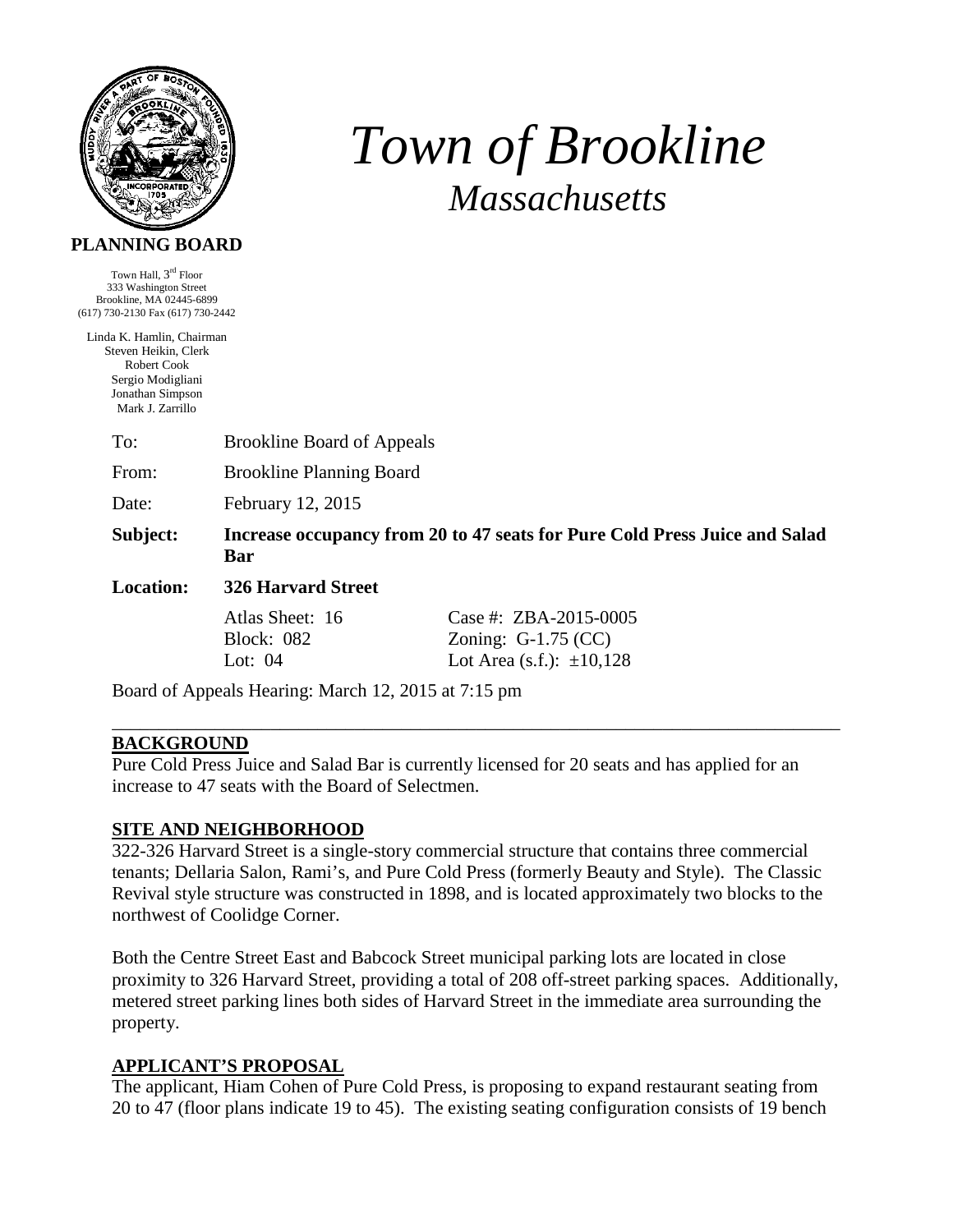seats and a row of  $11 \frac{2}{x^2}$  square tables along the southern wall of the restaurant. Proposed new seating will add 16 seats at these square tables and 10 additional seats at a rectangular table located near the northern window front that faces Harvard Street.

No off-street parking spaces are specifically designated for restaurant customers or employees.

#### **Findings**

**Section 6.01, Paragraph 2:** Table of Off-Street Parking Space Regulations – Conversions **Section 6.02.1.b:** Off-Street Parking Regulations

| L-1.0 District        | <b>Required</b>        | <b>Existing</b> | <b>Proposed</b> | <b>Finding</b>   |
|-----------------------|------------------------|-----------------|-----------------|------------------|
| <b>Parking Spaces</b> | 5 additional<br>spaces |                 |                 | Special Permit * |

\*Under Section 6.02.1.b the Board of Appeals may waive up to 10 parking spaces, or 50% of increased parking requirements after considering business operating hours, parking demand, area public parking, and proximity to public transit.

## **PLANNING BOARD COMMENTS**

The Planning Board supports this request to expand restaurant seating at 326 Harvard Street for up to 47 seats. The applicant has engaged in interior property improvements to the benefit of the property owner and the wider neighborhood, and intends to work with the Planning Board to upgrade signage and the façade.

326 Harvard Street is located in close proximity to metered street parking, off-street municipal parking, and public transit. Daytime and evening hours of operation are similar to the existing area businesses, but the short-term nature of customer activity is not anticipated to place significant strain on area parking availability.

Adequate floor area within the restaurant supports the proposed additional seating, and requested parking relief under Section 6.02.1.b is included in the By-Law to allow for commercial expansion projects such as this.

### **Therefore, the Planning Board recommends approval of the special permit application to increase restaurant seating for up to 47 seats at 326 Harvard Street, and the floor plans submitted by Schopf Design Associates, dated 12/9/14, subject to the following conditions:**

- 1. Prior to the issuance of a building permit, the applicant shall submit final floor plans stamped and signed by a registered architect, subject to the review and approval of the Assistant Director for Regulatory Planning.
- 2. Prior to the issuance of a Building Permit, the applicant shall submit to the Building Commissioner to ensure conformance to the Board of Appeals decision: 1) final floor plans stamped and signed by a registered architect; 2) evidence that the Board of Appeals decision has been recorded at the Registry of Deeds.